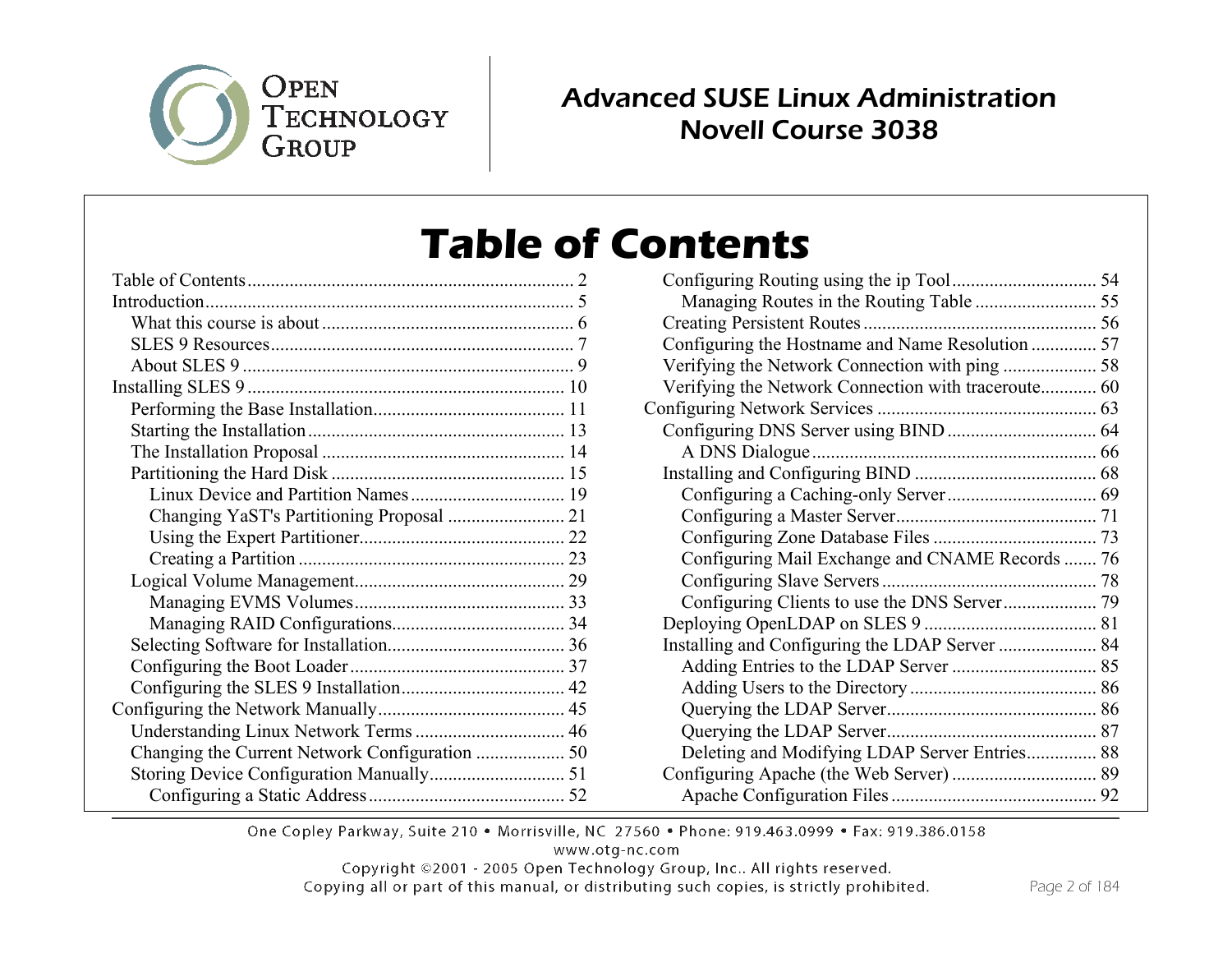# OPEN TECHNOLOGY GROUP

#### Advanced SUSE Linux Administration Novell Course 3038

| Accessing Windows Shares using SMB Tools 102<br>Configuring a File Server with User Authentication  103 |
|---------------------------------------------------------------------------------------------------------|
|                                                                                                         |
|                                                                                                         |
|                                                                                                         |
|                                                                                                         |
|                                                                                                         |
|                                                                                                         |
|                                                                                                         |
|                                                                                                         |
|                                                                                                         |
|                                                                                                         |
| Limiting Installed Software and its Access  109                                                         |
| Understand Linux User Authentication  110                                                               |
|                                                                                                         |
|                                                                                                         |
| Using ACL's for Advanced Access Control  117                                                            |
| Configuring System Security Settings with YaST 121                                                      |
| Staying Informed About Security Issues  122                                                             |
| Applying Security Updates with YOU  123                                                                 |
|                                                                                                         |
|                                                                                                         |
|                                                                                                         |
|                                                                                                         |
|                                                                                                         |
|                                                                                                         |
|                                                                                                         |
|                                                                                                         |

| The Grand Unified Boot Loader (GRUB)  139        |  |
|--------------------------------------------------|--|
|                                                  |  |
|                                                  |  |
|                                                  |  |
|                                                  |  |
|                                                  |  |
| Using Variable Substitution Operators  146       |  |
|                                                  |  |
|                                                  |  |
|                                                  |  |
|                                                  |  |
|                                                  |  |
|                                                  |  |
|                                                  |  |
| Understand the GNU Build Tool Chain 158          |  |
|                                                  |  |
|                                                  |  |
|                                                  |  |
|                                                  |  |
| Analyzing Memory Utilization and Performance 164 |  |
| Reducing System and Memory Load 168              |  |
|                                                  |  |
|                                                  |  |
| Managing Hardware and Component Changes  174     |  |
|                                                  |  |
|                                                  |  |
|                                                  |  |

One Copley Parkway, Suite 210 . Morrisville, NC 27560 . Phone: 919.463.0999 . Fax: 919.386.0158

www.otg-nc.com

Copyright ©2001 - 2005 Open Technology Group, Inc.. All rights reserved.

Copying all or part of this manual, or distributing such copies, is strictly prohibited.